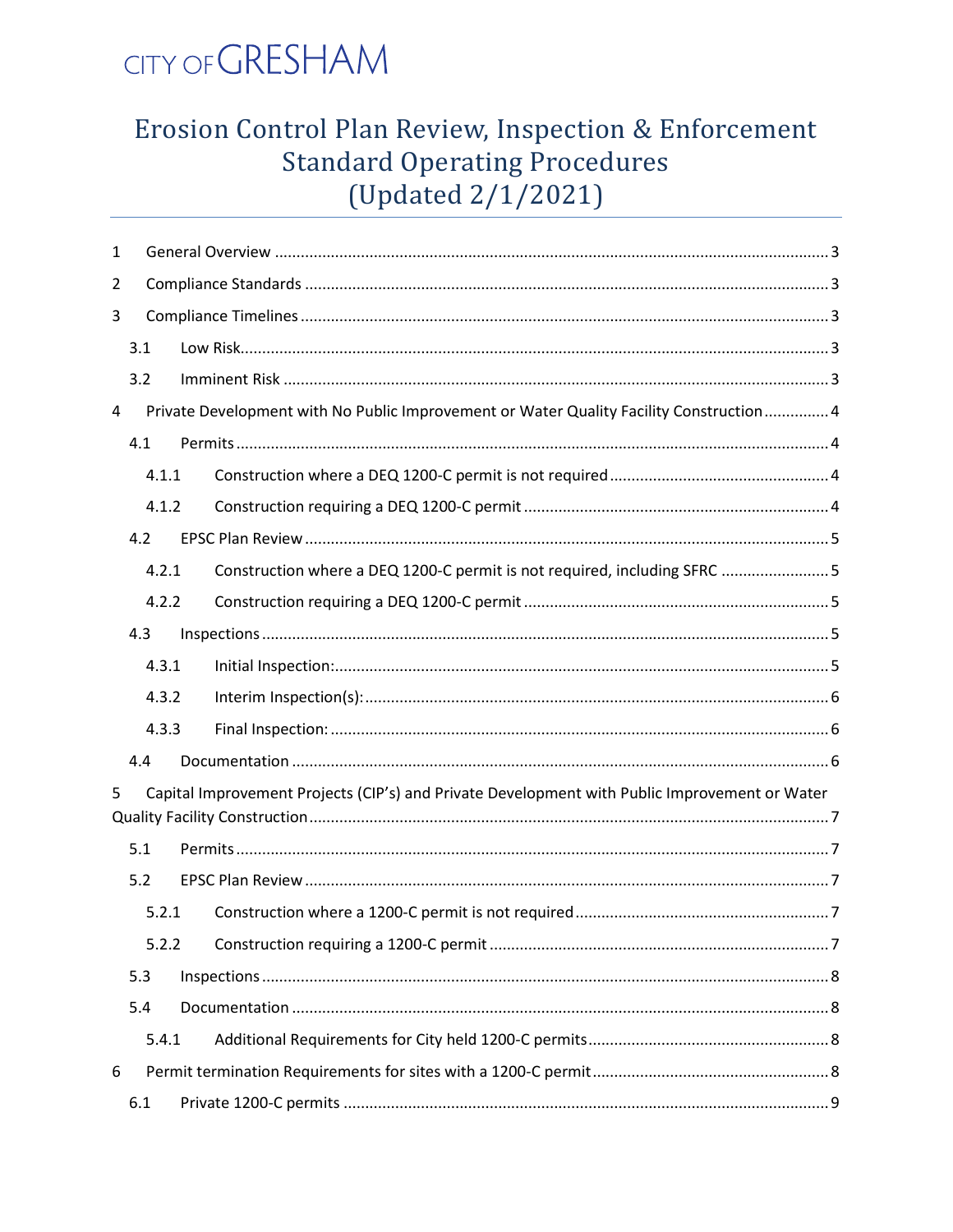| $\overline{7}$ |     |  |  |  |  |  |  |
|----------------|-----|--|--|--|--|--|--|
| 8              |     |  |  |  |  |  |  |
|                | 8.1 |  |  |  |  |  |  |
|                | 8.2 |  |  |  |  |  |  |
|                |     |  |  |  |  |  |  |
|                |     |  |  |  |  |  |  |
|                |     |  |  |  |  |  |  |
|                |     |  |  |  |  |  |  |
|                |     |  |  |  |  |  |  |
|                |     |  |  |  |  |  |  |
|                |     |  |  |  |  |  |  |
|                |     |  |  |  |  |  |  |
|                |     |  |  |  |  |  |  |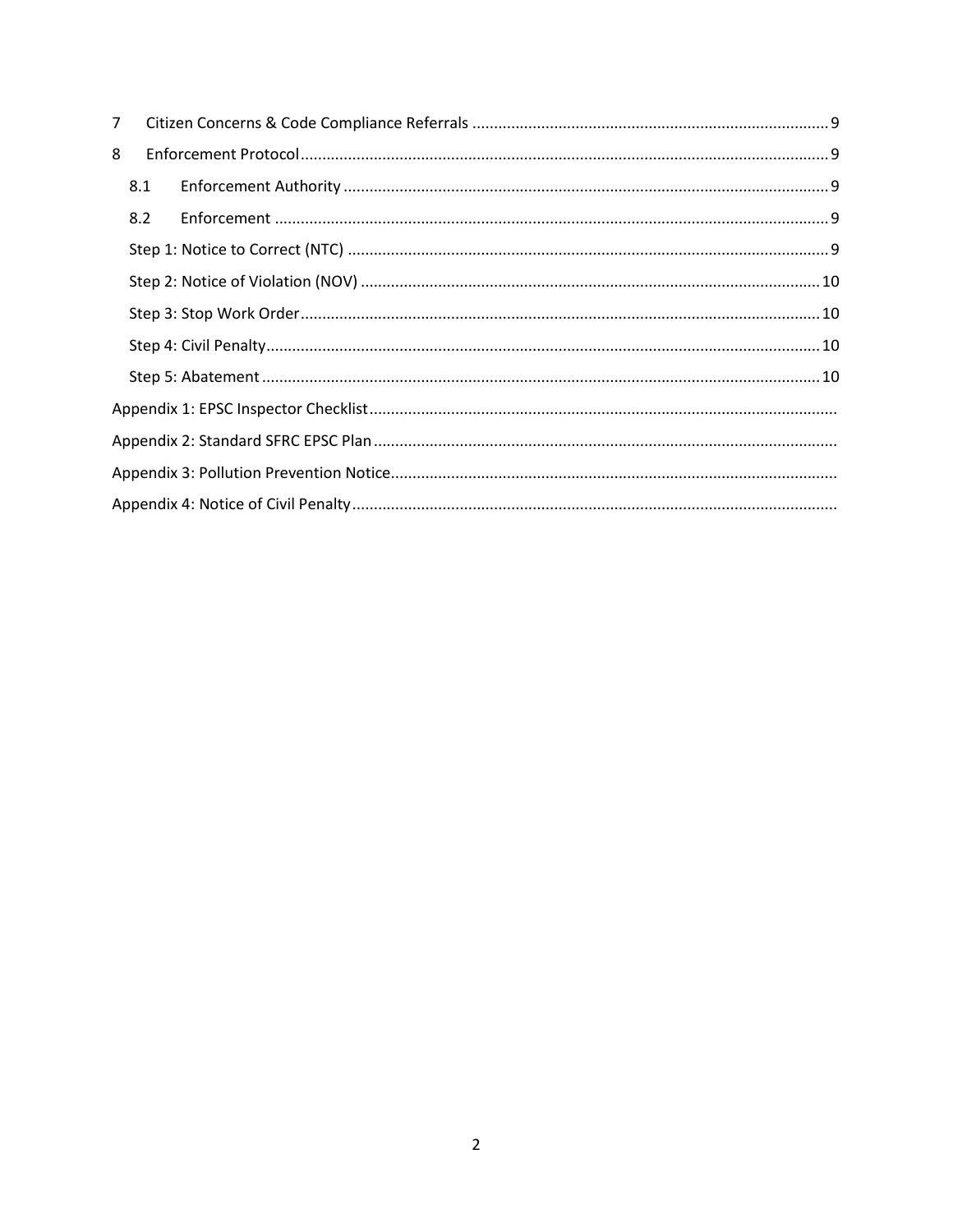# <span id="page-2-0"></span>**1 General Overview**

This document is a Standard Operating Procedure for Erosion Prevention and Sediment Control (EPSC) plan review, inspection, documentation, and enforcement. Staff will use this SOP to ensure construction site compliance with the City of Gresham's EPSC Manual and applicable National Pollutant Discharge Elimination System (NPDES) 1200-C permit requirements.

This document will be reviewed by staff periodically and adapted if necessary to reflect changes in City departments, staffing responsibilities and procedures as appropriate. The City will provide training for new personnel who utilize this document and will also provide training for all affected employees whenever there is a significant update to program requirements or procedures.

# <span id="page-2-1"></span>**2 Compliance Standards**

Minimum requirements for EPSC Best Management Practices (BMP) are outlined in the following chapters of the EPSC Manual.

- Chapter 2 Single Family Residential Construction (SFRC)
- Chapter 3 All other development

The minimum BMP's are also listed on the EPSC Inspector Checklist, which is a reference document for the Public Works Inspector (PWI) and Watershed staff to use during inspections, Appendix 1.

# <span id="page-2-2"></span>**3 Compliance Timelines**

Regardless of the type of construction, inspectors will use the following timelines based on the risk of noncompliance. In certain circumstances, the inspector will use best professional judgment to determine an appropriate timeframe for compliance.

#### <span id="page-2-3"></span>**3.1 Low Risk**

Low risk occurs when there is any missing, broken, or unkempt BMP element that will not impact the public stormwater system within 24-hours but, if not remedied, may eventually allow sediment to travel to the public stormwater system or stream.

The timeframe for remediation for a low risk noncompliance is typically 24 to 48 hours. If the risk is minimal, the inspector may extend the compliance timeframe based on the weather forecast and site conditions. The inspector may use best professional judgment to extend initial compliance timeframes, if the responsible party needs additional time and the site continues to be considered low risk.

#### <span id="page-2-4"></span>**3.2 Imminent Risk**

Imminent risk occurs when there is any missing, broken, or unkempt BMP element that is allowing sediment to enter the public stormwater system or stream, or that may allow sediment to enter the public stormwater system or stream within 24 hours.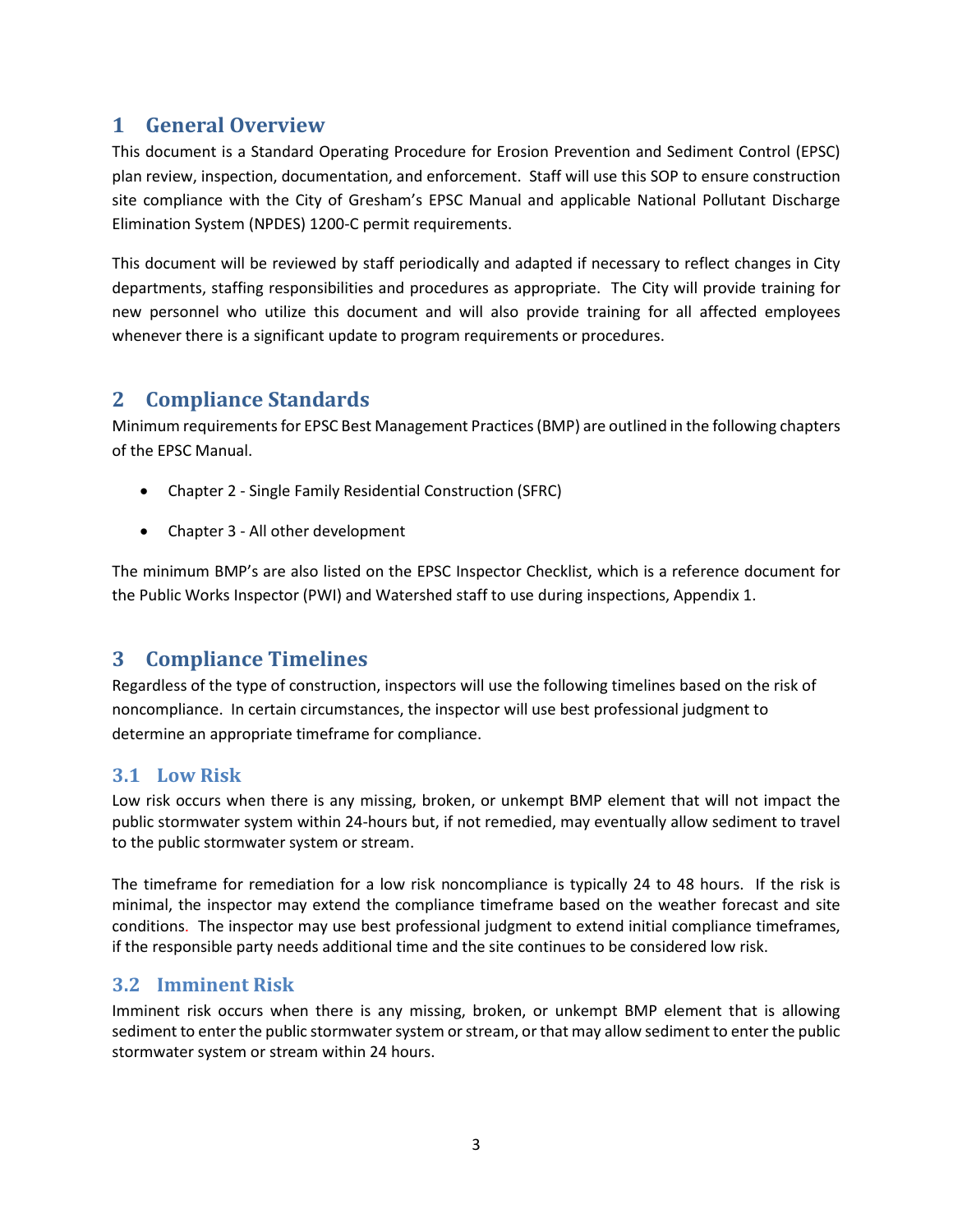The contractor must take action to correct imminent risk noncompliance either immediately or within 24 hours.

# <span id="page-3-0"></span>**4 Private Development with No Public Improvement or Water Quality Facility Construction**

The information in this section applies to SFRC and all commercial and private construction projects that do not require privately-financed public improvement or a water quality facility construction. These projects may include a building component, or may be limited to grading only.

#### <span id="page-3-1"></span>**4.1 Permits**

#### <span id="page-3-2"></span>**4.1.1 Construction where a DEQ 1200-C permit is not required**

For sites less than one-acre a DEQ 1200-C permit is not required. In phased developments, the one-acre threshold is determined based on the anticipated aggregate disturbed area of all phases.

The contractor is responsible for securing City of Gresham requisite building and grading permits prior to starting work. The Building Department issues permits for approved construction and grading, and tracks project information in EnerGov (the City's online permit tracking software).

#### <span id="page-3-3"></span>**4.1.2 Construction requiring a DEQ 1200-C permit**

The project owner is responsible for obtaining and complying with the 1200-C permit, as required by DEQ. It is the project owner's responsibility to confer with DEQ.

Projects that typically require 1200-C permit include:

- Construction activities that will disturb one or more acres.
- Construction activities that will disturb less than one acre that are part of a common plan of development that will ultimately disturb one or more acres.
- Other construction activity designated by DEQ, as detailed in the 1200-C permit.

If City staff become aware of a project subject to DEQ 1200-C requirements, where the project does not have coverage, staff will inform the project owner of the requirement. In addition, staff will refer the project to DEQ within seven days of making such a determination.

Referrals will include:

- Project location
- Developer
- Estimated overall project size and area of land disturbance
- Records of communication with the developer regarding filing requirements

The project owner is also responsible for securing all City of Gresham permits as described in 4.1.1.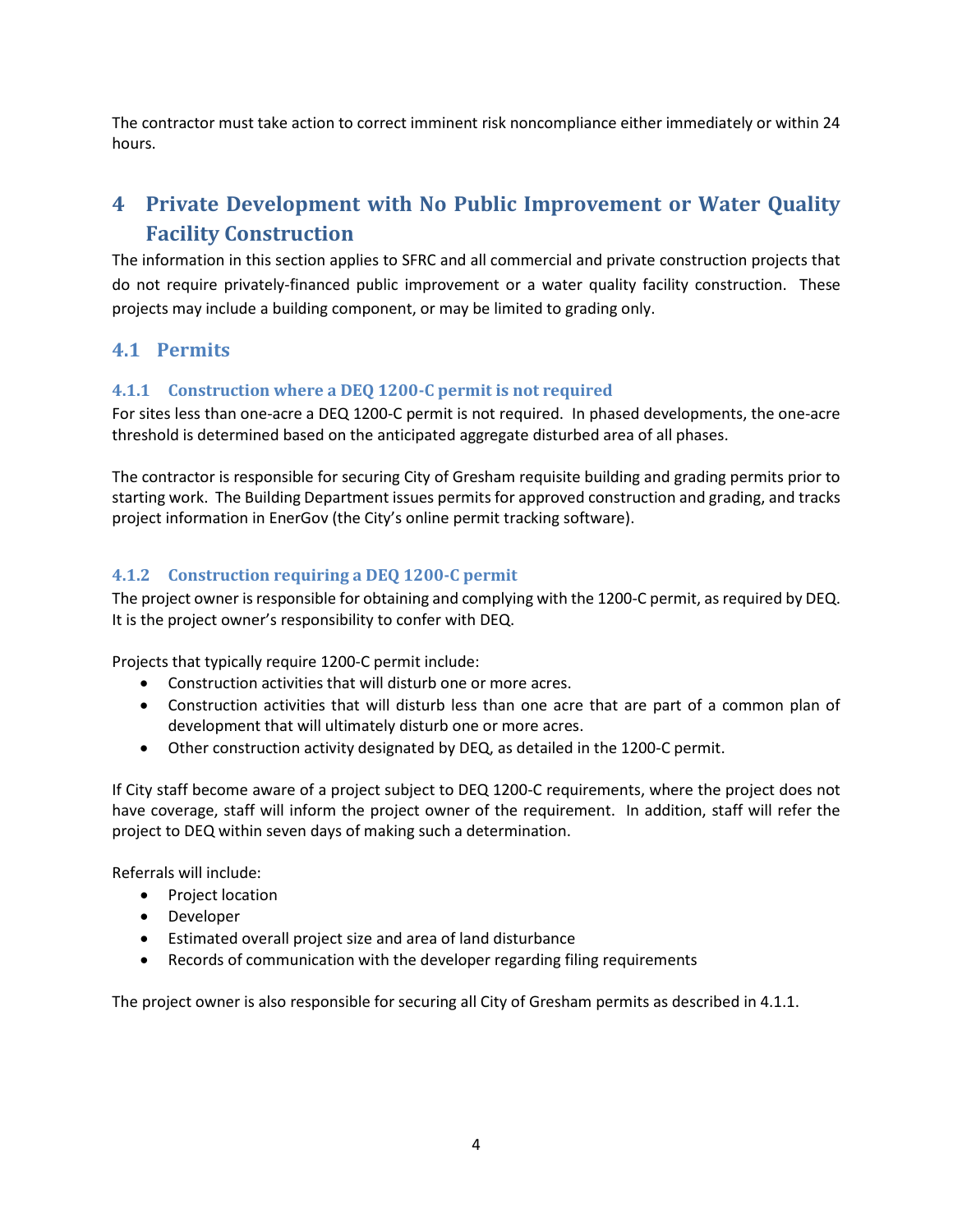#### <span id="page-4-0"></span>**4.2 EPSC Plan Review**

#### <span id="page-4-1"></span>**4.2.1 Construction where a DEQ 1200-C permit is not required, including SFRC**

The *Standard SFRC EPSC Plan* and the *Pollution Prevention Notice* are provided to the contractor as part of the Building Department permit packet and are included as Appendix 2 and 3 for reference. The permit center will ensure that the SFRC EPSC plan is completed and signed prior to issuance of a building or grading permit. PWI will also keep a copy of the EPSC plan template in their vehicle for reference during inspection.

PWI and Watershed staff will work with contractors to adaptively manage sites and will require additional EPSC measures if necessary to ensure that all sediment or pollutants are properly contained onsite.

#### <span id="page-4-2"></span>**4.2.2 Construction requiring a DEQ 1200-C permit**

In cases where a DEQ 1200-C Permit is required as described in 4.1.2 above, DEQ will require a erosion and sediment control plan (ESCP) prior to issuance of the 1200-C permit. The City is not an agent of DEQ and does not review the ESCP for private construction projects prior to implementation; however, the City will use the permittee's ESCP as a guidance document during site inspection.

#### <span id="page-4-3"></span>**4.3 Inspections**

The City's Stormwater Management Plan (SWMP) sets a goal of a minimum of three inspections at each private construction or grading site. Inspection procedures are described below and apply to sites with land disturbances of 1,000 square-feet or greater, as required by the City's MS4 stormwater permit.

Sites with land disturbance less than 1,000 square-feet will also be inspected if staff becomes aware of erosion, pollution or other potential impacts to water quality. Regardless of the size of the disturbed area, staff will work with responsible parties to ensure that threats to water quality are eliminated, as soon as is reasonably practicable. If the responsible party does not take action by the compliance timeframe deadline, staff will implement the enforcement protocol described in Section 8 to bring the site into compliance. For sites that continue to be considered low risk, the inspector may use best professional judgment to extend initial compliance timeframes if the responsible party needs additional time. Detailed information about inspection criteria are outlined in Chapter 4 the EPSC Manual. Inspectors also use the EPSC Inspector Checklist as reference, included as Appendix 1.

#### <span id="page-4-4"></span>**4.3.1 Initial Inspection:**

The PWI will conduct the initial EPSC inspection, which is triggered by the project owner through the City's inspection scheduling system. The inspection will generally be completed and recorded the same day the inspection request is printed and assigned. This pre-construction EPSC inspection is structured to occur upon private party request and be completed and approved prior to any other building inspections on a project.

The PWI will conduct a site inspection and record the results in EnerGov as described in Section 4.4. If there is EPSC noncompliance, the PWI will notify the contractor that correction is required and provide the compliance timeline. The PWI will then schedule and conduct a follow-up inspection corresponding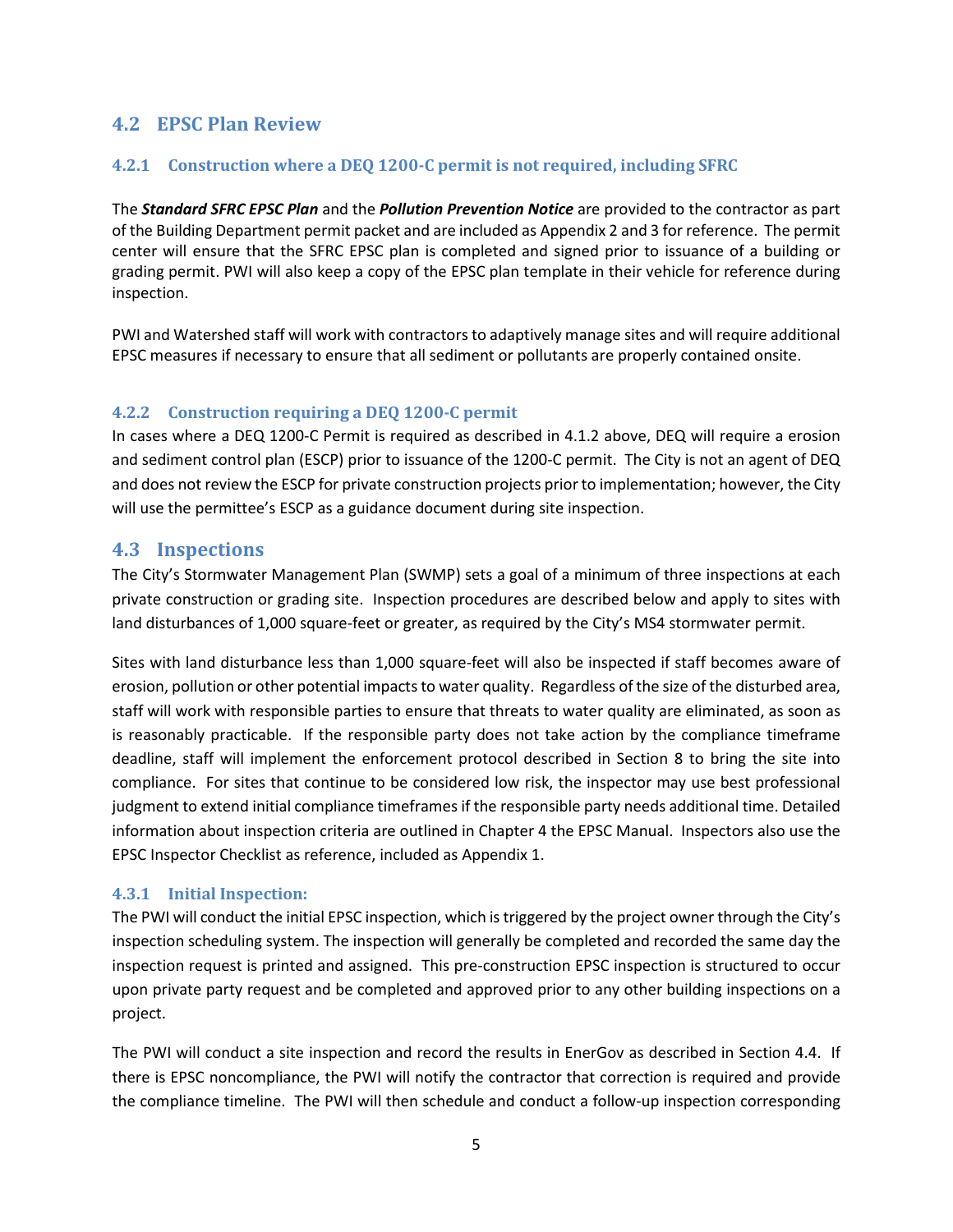with the compliance deadline. If the deficiency is not corrected by the compliance deadline the PWI will work with Watershed staff to implement the progressive enforcement protocol described in Section 8.

#### <span id="page-5-0"></span>**4.3.2 Interim Inspection(s):**

Once a month, Watershed staff will search EnerGov permit records for all construction sites with an active building or grading permit. Watershed staff will conduct an interim inspection at sites with no previous interim inspection, and in some cases will re-inspect sites with a higher potential for EPSC failure.

Interim inspections are scheduled one day a month, with consideration to rainfall events, and flexibility for staffing constraints and other work obligations. Watershed staff prioritize inspections based on project history, type of construction, topography, proximity to environmentally sensitive areas (e.g., adjacent to streams or natural areas, or steeply sloped areas), prior non-compliance, and significant rainfall events. Watershed staff will track weather forecasts and will notify all inspection staff if a significant rainfall event (>2" over 24 hours) is anticipated.

Watershed staff will record all inspection results in EnerGov as described in Section 4.4. If there is EPSC noncompliance, Watershed staff will document the noncompliance in EnerGov and schedule a follow-up inspection. Watershed staff and/or PWI will complete the follow-up inspection using the same procedures detailed in Section 4.3.1. Watershed staff may expedite the response by engaging the PWI and/or the contractor onsite, by email, or by phone. Communication with the contractor by Watershed staff or the PWI will be documented in EnerGov.

To ensure that timelines for corrections have been met, Watershed staff will periodically review EnerGov records and/or conduct additional follow-up quality assurance inspections.

#### <span id="page-5-1"></span>**4.3.3 Final Inspection:**

The final EPSC inspection is mandatory and triggered by the project owner through the City's inspection scheduling system. The final EPSC inspection must be approved prior to the final building inspection and issuance of the Certificate of Occupancy.

The PWI will complete the inspection using the same procedures detailed in Section 4.3.1.

Approval of a final inspection does not eliminate the requirement for the responsible party to prevent movement of sediment or pollutants off-site at all times.

#### <span id="page-5-2"></span>**4.4 Documentation**

Documentation of inspections throughout the duration of the project is important and required for two primary reasons:

- The City's stormwater permit from DEQ requires reporting of specific information
- Successful enforcement is contingent on clear evidence of noncompliance and a complete record of City efforts to require compliance

The PWI and Watershed staff are responsible for documenting each inspection. All inspection results and associated information should be recorded in EnerGov on the same day that the inspection is performed.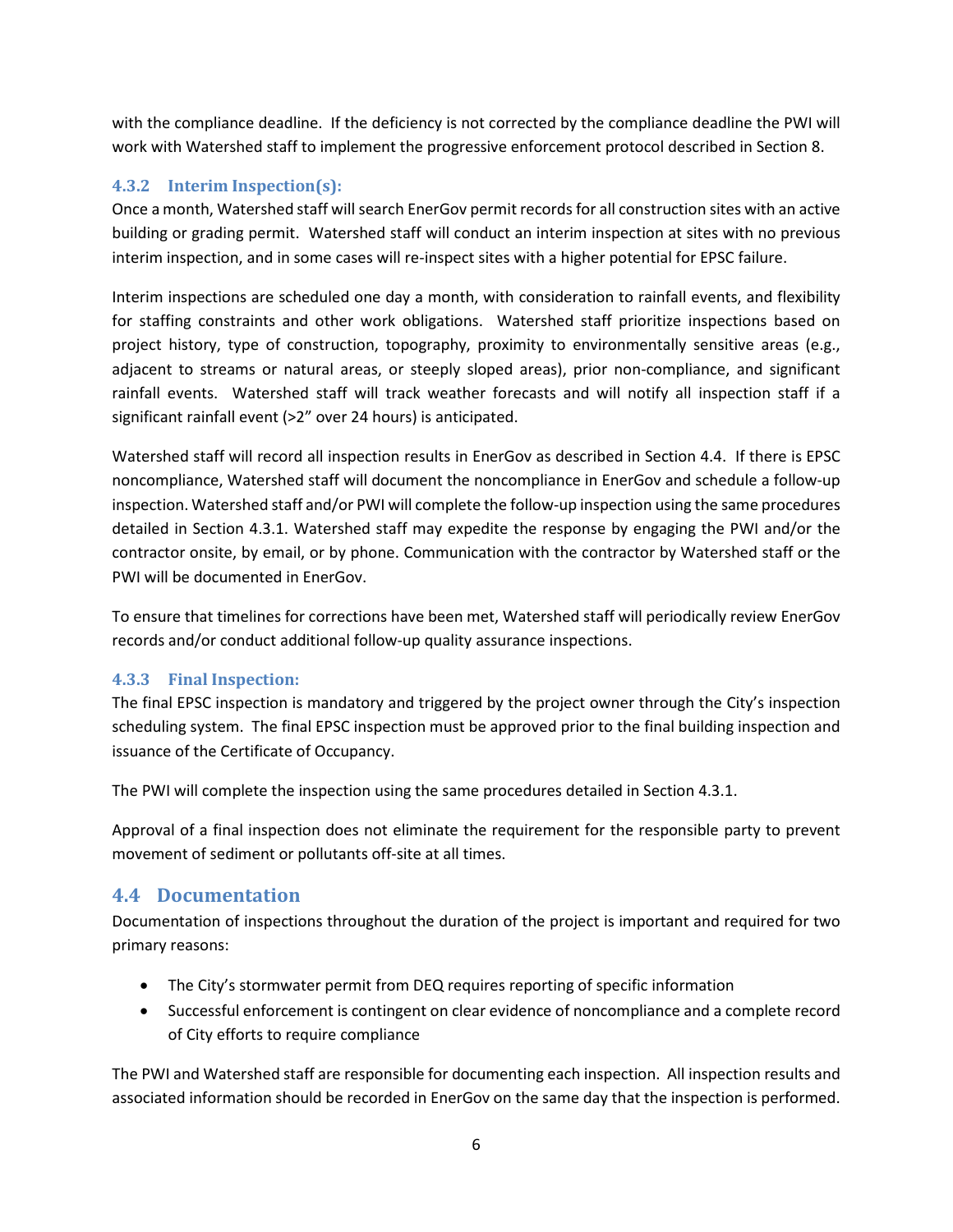Typical documentation includes the following elements with associated dates, as applicable:

- Inspection results (approved or disapproved)
- Site observations and description of any deficiencies or noncompliance
- Record of any communication with the contractor (written or verbal)
- Compliance timeline/deadline
- A follow-up inspection scheduled and assigned as described above
- Follow-up inspection results on compliance deadline
- Record of compliance gained, or enforcement action(s)

<span id="page-6-0"></span>During initial and final inspections, the PWI will record inspection results in EnerGov and if needed, communicate any deficiencies to the builder while onsite or by phone.

# **5 Capital Improvement Projects (CIP's) and Private Development with Public Improvement or Water Quality Facility Construction**

The information in this section applies to all CIP's and all private development with a privately-financed public improvement component or with required water quality facility construction.

#### <span id="page-6-1"></span>**5.1 Permits**

All procedures and requirements in Section 4.1 apply.

It is the responsibility of the City's project managers to ensure that the project owner (City or private) has secured the necessary building, grading, and 1200-C permits.

#### <span id="page-6-2"></span>**5.2 EPSC Plan Review**

It is the responsibility of the City's project managers to ensure that the project owner (City or private) has an EPSC plan and Standard Notes included as part of the project's plan set. The erosion control features may be included on an existing sheet or as a separate EPSC sheet if warranted by the size and complexity of the project. Project managers will use the City's EPSC Manual for guidance and consult Watershed staff, as needed.

The PWI assigned to the project will review the approved EPSC plans and attend the pre-construction meeting to discuss key elements of the approved erosion control plan, other environmental concerns, and the construction schedule.

#### <span id="page-6-3"></span>**5.2.1 Construction where a 1200-C permit is not required**

The City's project manager will provide a copy of the plans to Watershed staff for review of EPSC compliance. Watershed staff will review plans and submit comments, generally within seven business days, to the project manager. The project manager will forward all comments to the responsible party for correction. Corrected and approved plans must be completed prior to issuance of the Notice to Proceed.

#### <span id="page-6-4"></span>**5.2.2 Construction requiring a 1200-C permit**

All procedures and requirements described in Section 4.2.2 apply.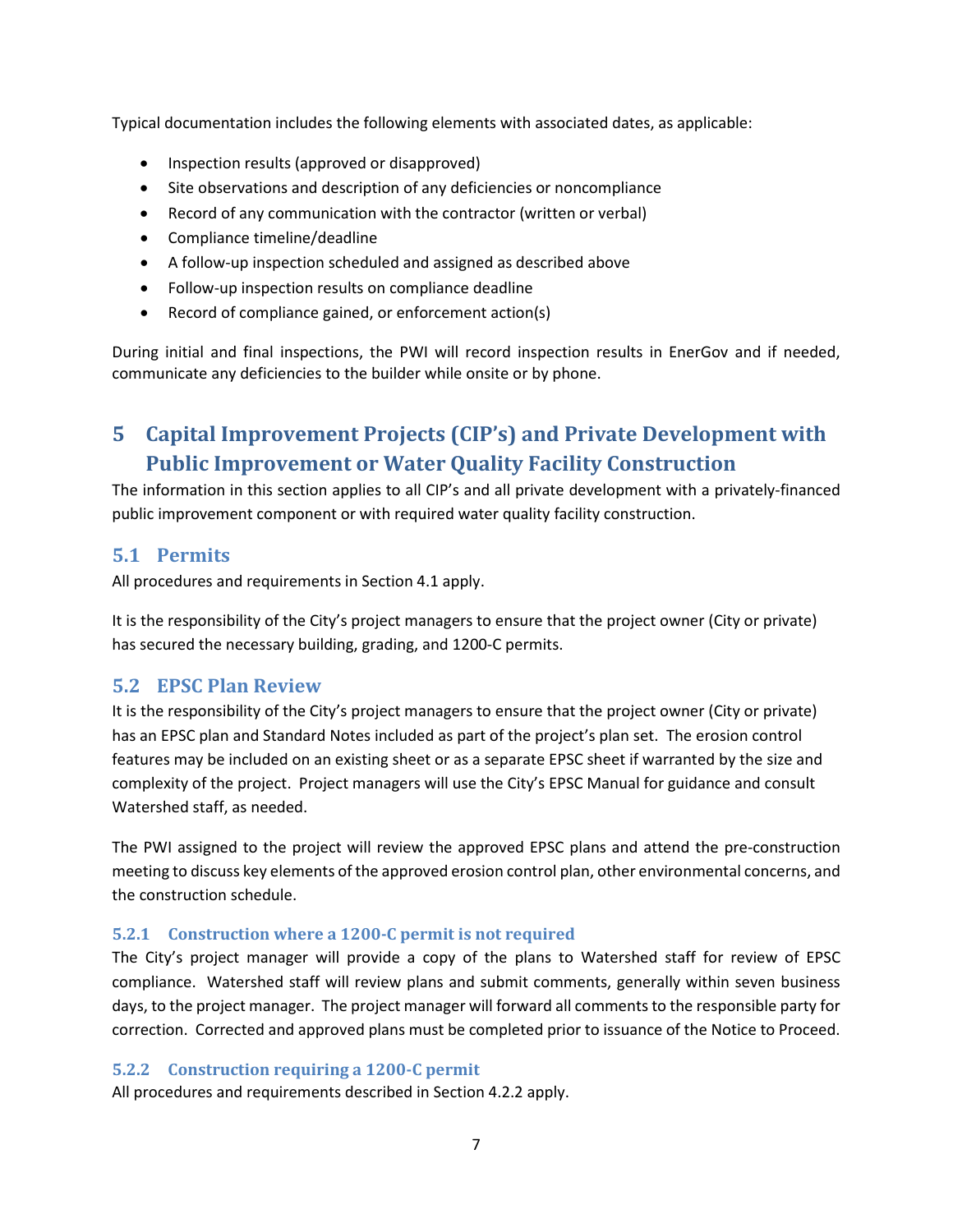If a DEQ 1200-C permit is required for a CIP, the City's project manager is responsible for meeting DEQ requirements and obtaining a permit.

#### <span id="page-7-0"></span>**5.3 Inspections**

The PWI will conduct the initial and interim EPSC inspections, and Watershed staff will conduct the final EPSC inspection. The minimum occurrence of interim inspections is shown in the matrix below.

| Interim Inspection Minimum Occurrence |                     |                       |  |  |  |  |  |
|---------------------------------------|---------------------|-----------------------|--|--|--|--|--|
|                                       | Active <sup>1</sup> | Inactive <sup>2</sup> |  |  |  |  |  |
| Dry Weather Period <sup>3</sup>       | 1/Week              | 1/Month               |  |  |  |  |  |
| Wet Weather Period <sup>4</sup>       | 2/Week              | 2/Month               |  |  |  |  |  |

<sup>1</sup>Active sites are those with construction activity

<sup>2</sup>Inactive sites are those without construction activity for greater than seven consecutive days <sup>3</sup>Dry weather period from June 1<sup>st</sup> – September 30<sup>th</sup> of each year <sup>4</sup>Wet weather period is from October  $1<sup>st</sup>$  – May 31 $<sup>st</sup>$  of each year</sup>

The PWI may conduct more frequent inspections at active construction sites with a higher potential for EPSC failure or potential impact to environmentally sensitive areas (e.g., adjacent to streams or natural areas, or steeply sloped areas), especially after significant rainfall events.

During inspections, the PWI may reference the site-specific ESCP, the EPSC manual, and the City's minimum BMP requirements to assess the status of erosion control measures at the site. If an EPSC deficiency is identified and not corrected in a timely manner staff will implement the enforcement protocol described in Section 8.

If a DEQ 1200-C permit is required, the permittee (City or private) is responsible for meeting all DEQ permit requirements including inspection frequency, recordkeeping, and reporting.

# <span id="page-7-1"></span>**5.4 Documentation**

The PWI is responsible for documenting their inspection frequency, observations, communications, and actions. All inspection results and information will be kept in the PWI daily inspection reports and project files. Typical documentation elements are listed in Section 4.4.

#### <span id="page-7-2"></span>**5.4.1 Additional Requirements for City held 1200-C permits**

The City's project manager, or assigned agent, is responsible for coordinating ESCP plan revisions, inspections, documentation, and recordkeeping required by the 1200-C permit. The City's project manager, or assigned agent, will work with the contractor and PWI to keep the ESCP plan current and inform DEQ of any field changes that occur.

# <span id="page-7-3"></span>**6 Permit termination Requirements for sites with a 1200-C permit**

Prior to terminating a 1200-C permit, DEQ requires the permitted site to be stabilized to minimize the erosion potential.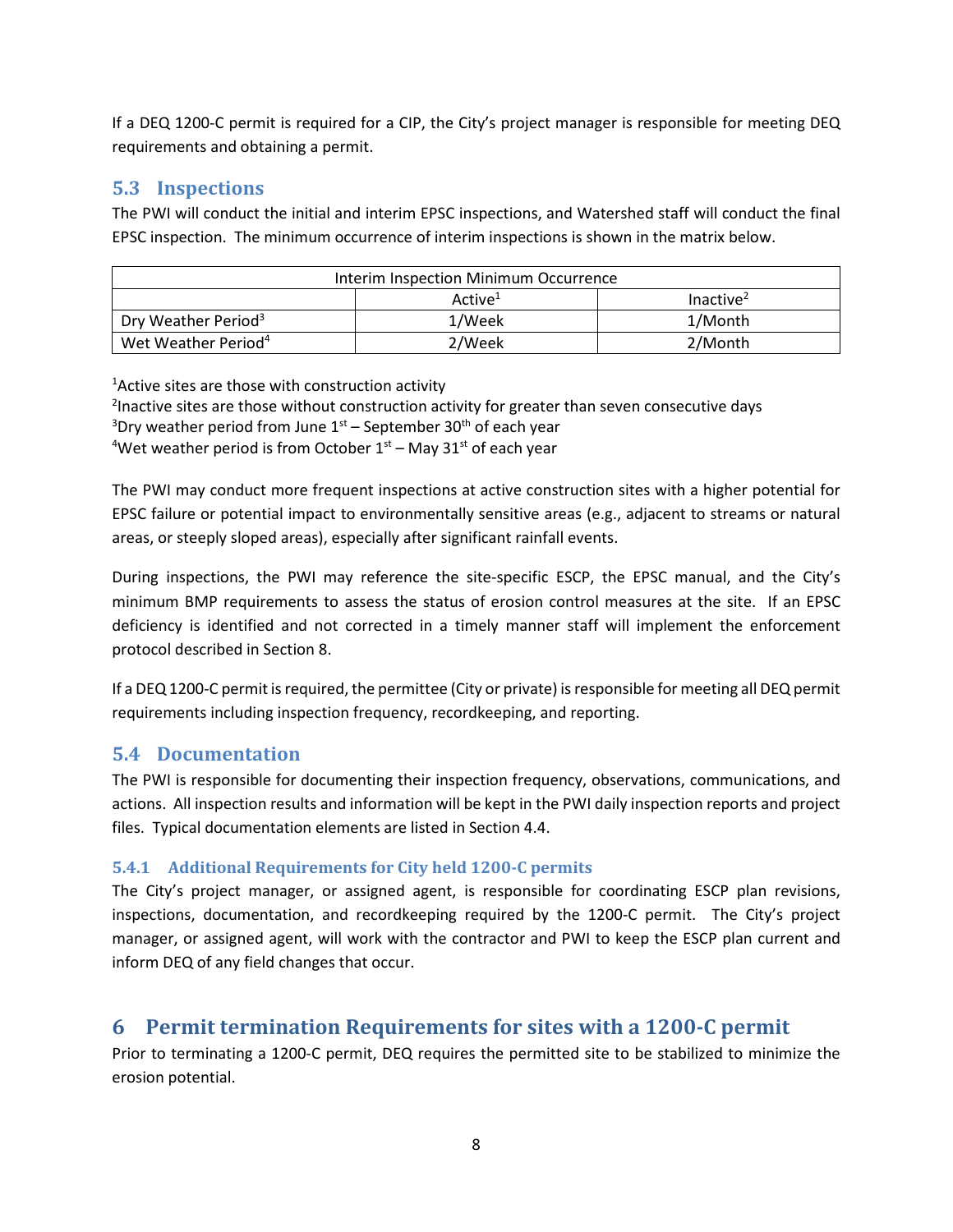The permit holder (City or private) is responsible for fulfilling permit requirements, and for requesting permit termination from DEQ upon conclusion of the permitted work.

## <span id="page-8-0"></span>**6.1 Private 1200-C permits**

DEQ may request City inspection of 1200-C sites when they receive a request for permit termination. Upon request, the PWI will conduct an inspection and report site conditions to DEQ and Watershed staff. If the project is open in EnerGov, the PWI will document the inspection as described in Section 4.4.

# <span id="page-8-1"></span>**7 Citizen Concerns & Code Compliance Referrals**

PWIs or Watershed staff will respond to citizen concerns and code compliance referrals for EPSC deficiencies that are a violation of stormwater code but are not associated with an active building permit. Response time will be within 24 hours whenever possible for deficiencies classified as low risk, and sooner when deficiency is classified as an imminent risk.

PWI or Watershed staff will determine who the responsible contractor or homeowneris and communicate with them directly if they are on site at the time of initial inspection. If no one is present during the initial inspection, then information regarding the violation will be left at the site where EPSC deficiency is occurring. Also, Watershed staff will locate additional contact information (phone number and/or email address) of contractors or homeowners and contact them to verify that they have received the information regarding EPSC deficiency and to discuss the timeline to correct deficiency. Follow-up inspections will be conducted to confirm that the deficiency has been corrected. EPSC deficiencies not corrected in a timely manner will result in the enforcement protocol described in Section 8.

# <span id="page-8-2"></span>**8 Enforcement Protocol**

The enforcement protocol is the same for all EPSC noncompliance whether related to SFRC, commercial construction, other development, or code violations.

#### <span id="page-8-3"></span>**8.1 Enforcement Authority**

The Gresham Revised Code details legal authority and responsibility regarding enforcement procedures.

GRC 3.23.025 – Waste Disposal Prohibitions (including construction debris and sediment) GRC 3.99.040 – Fines, Penalties and Other Enforcement Tools GRC 7.50.100 – Stop Work Order (including imminent threat situations) GRC 7.50.200 – Abatement

#### <span id="page-8-4"></span>**8.2 Enforcement**

Enforcement levels are listed below. The City strives to address EPSC deficiencies with the lowest level response needed to gain compliance. However, it may be necessary to begin enforcement at a higher level if the non-compliance is causing or has the potential to cause immediate degradation.

# <span id="page-8-5"></span>**Level 1: Notice to Correct (NTC)**

If the site has an EPSC deficiency, the PWI will communicate deficienciesto the contractor or builder while onsite or by phone or email. The written or verbal *NTC* will detail the required corrective action and time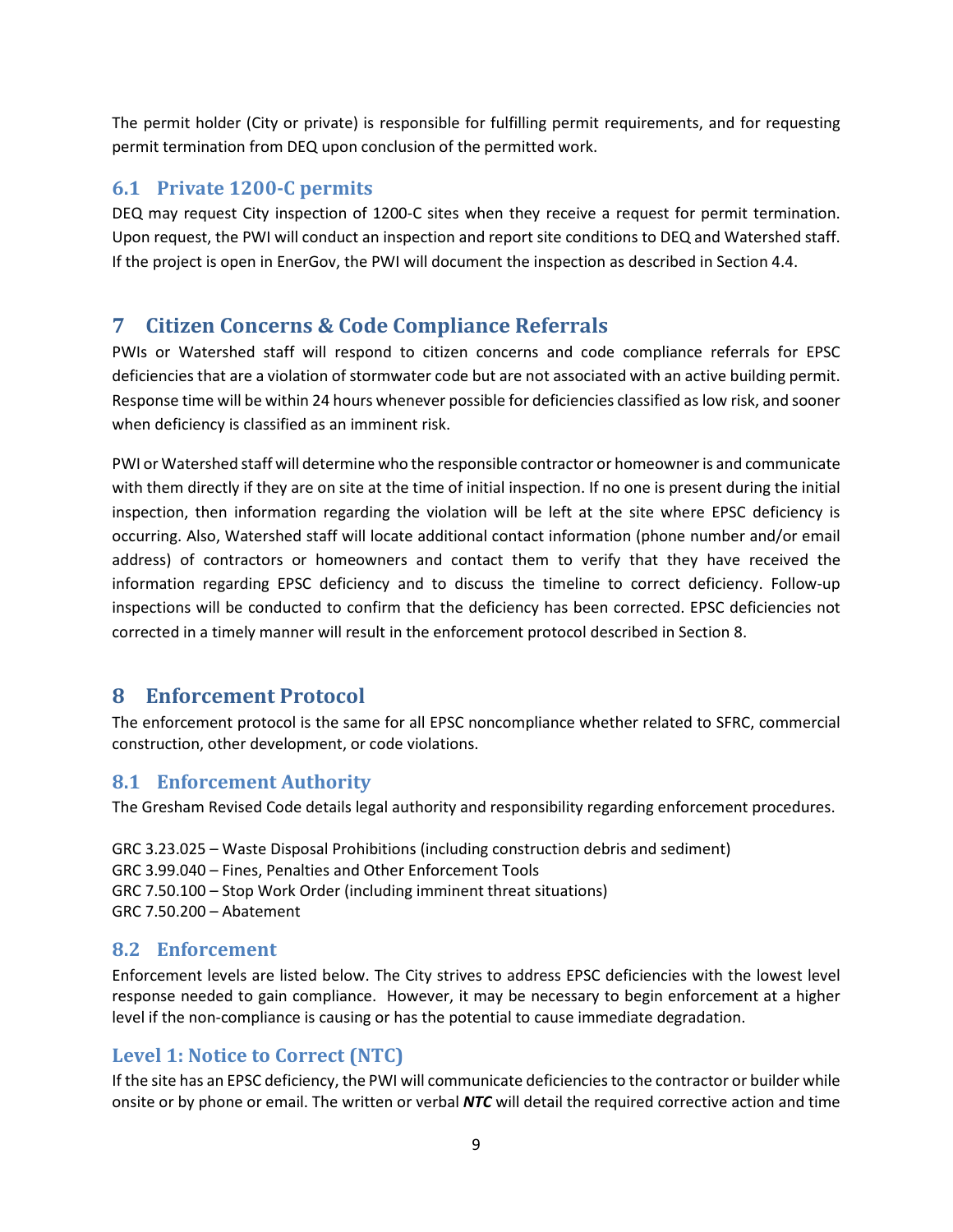frame for compliance. Details will be documented by recording an inspection in EnerGov or in the PWI's daily inspection reports.

PWI or Watershed staff will conduct a follow-up inspection and document that deficiencies have been corrected or determine if NOV is required.

## <span id="page-9-0"></span>**Level 2: Notice of Violation (NOV)**

A Notice of Violation *NOV* may be issued for EPSC noncompliance if previous enforcement actions have not achieved compliance. The written *NOV* will detail the required corrective action, time frame for compliance, and potential consequences if compliance is not achieved. Details will be documented by recording an inspection in EnerGov or in the PWI's daily inspection reports.

PWI or Watershed staff will conduct a follow-up inspection and document that deficiencies have been corrected or determine if a Stop Work Order is required.

#### <span id="page-9-1"></span>**Level 3: Stop Work Order**

A stop work order may be issued for EPSC noncompliance if previous enforcement actions have not achieved compliance or there is an imminent risk to the watershed.

PWI or Watershed staff will alert the Development Engineering Specialist or Building Official, the Public Works Inspection manager and the Watershed manager of the intent to issue a stop work order. When the offense is related to construction on private property, the Watershed manager will coordinate with the Building Official to ensure that the City has a unified position on the scope of the stop work order. Watershed staff will lead the stop work enforcement process with assistance from the PWI.

If a stop work order is unlikely to be effective because work has stopped at the site for other reasons, or a legal determination has been made that the stop work order does not affect the remaining activities at the site, a civil penalty may be issued.

#### <span id="page-9-2"></span>**Level 4: Civil Penalty**

A civil penalty may be issued for EPSC noncompliance if previous enforcement actions have not achieved compliance or there is an imminent risk to the watershed, or a violation has caused degradation in the watershed. It may replace or augment a stop work order.

PWI or Watershed staff will alert the Development Engineering Specialist or Building Official, the Public Works Inspection manager, and the Watershed manager of the intent to issue a civil penalty. Watershed staff will lead the civil penalty enforcement process with assistance from the PWI. An example Notice of Civil Penalty is included as Appendix 4.

#### <span id="page-9-3"></span>**Level 5: Abatement**

<span id="page-9-4"></span>Abatement may occur if previous enforcement actions have not achieved compliance. Per GRC 7.50, violation of code that is a nuisance and an imminent threat and/or safety may be summarily abated without notice.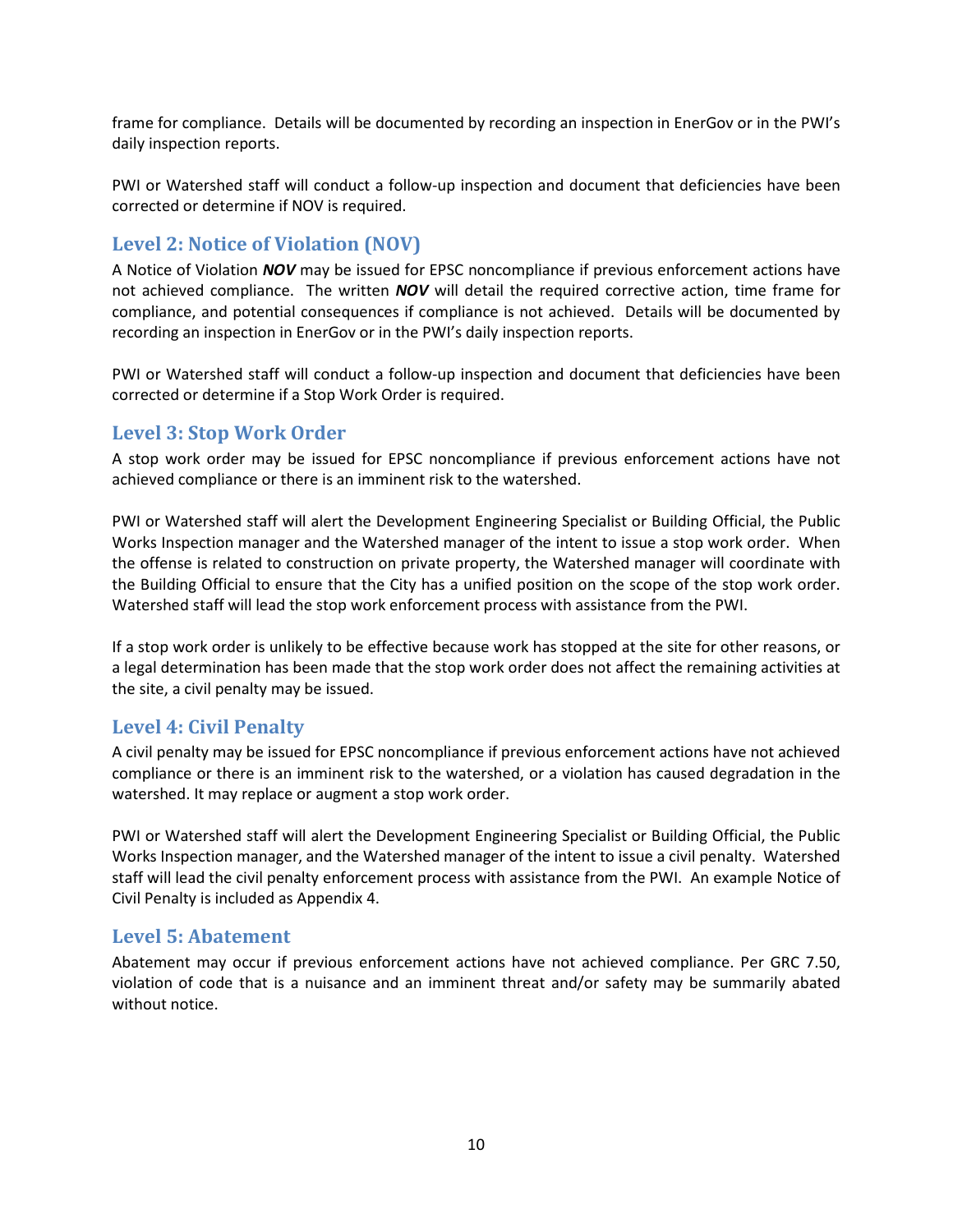<span id="page-10-0"></span>**Appendix 1: EPSC Inspector Checklist**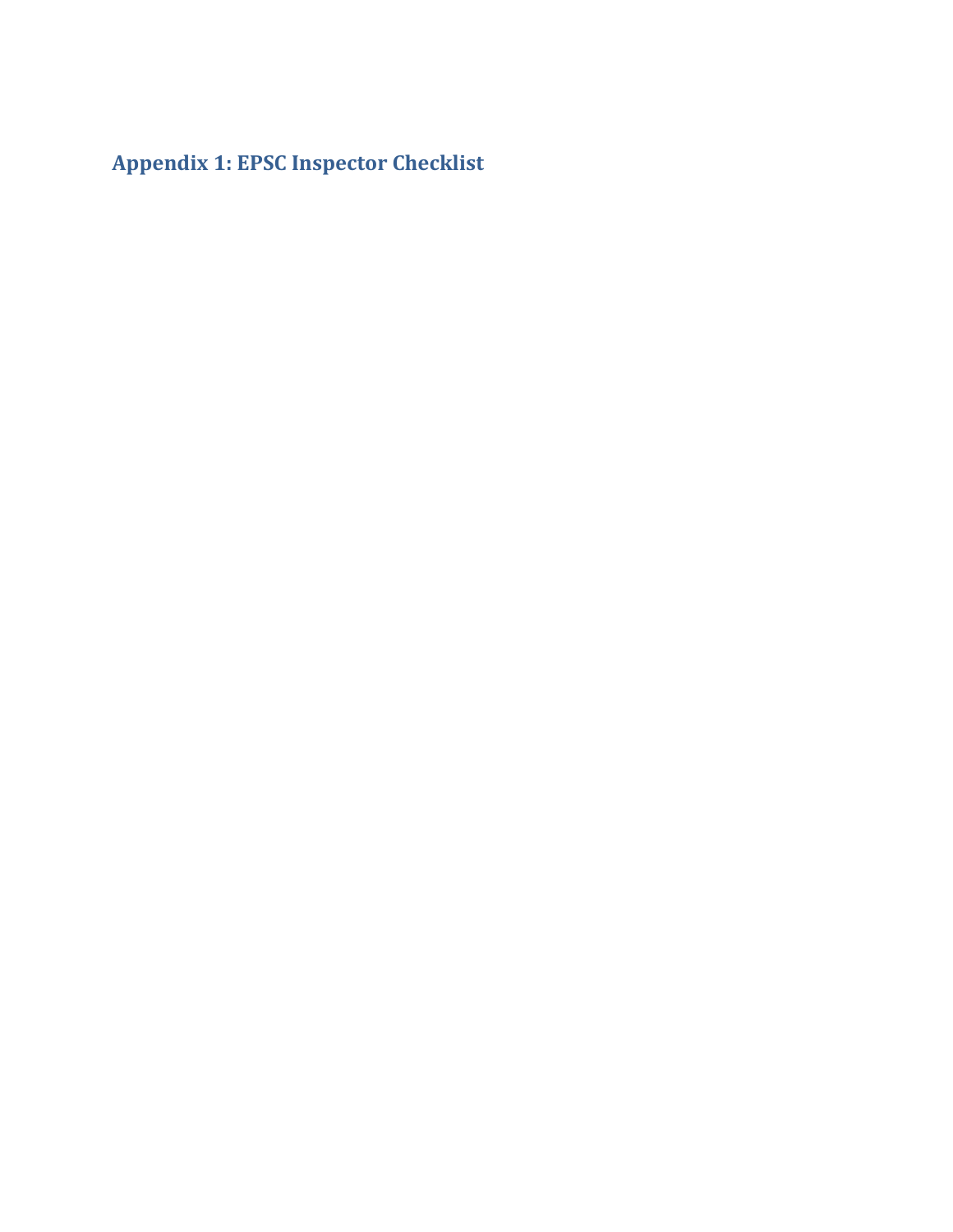# **EPSC Inspector Checklist**

- $\Box$  No construction debris, sediment, or sediment-laden water is permitted to leave the construction site.
- $\Box$  Inspect the perimeter of the site, including all discharge locations to stormdrains, UIC's and receiving waters.
- $\Box$  Inspect nearby sensitive areas: streams, wetlands, ponds, drainage channels, lakes, and protected trees.
- $\Box$  Ensure required BMP's are properly installed before construction begins.
- $\Box$  Ensure that no ground disturbance occurs outside of the clearing limits.
- $\Box$  Ensure that stormdrain inlet protection, sediment barriers and check dams are maintained. Clean if sediment reaches one-third the exposed height of the control or storage depth.
- $\Box$  Ensure that gravel construction site entrances and exits are installed and maintained. Top dress with additional stone as conditions demand.
- $\Box$  Ensure that any tracked sediment is swept or vacuumed daily. Street washing is prohibited.
- $\Box$  Ensure soil stockpiles are located away from inlets and water bodies. Cover during the wet weather season.
- $\Box$  Inspect all non-stormwater pollutant controls, including storage and removal procedures for sanitary waste and construction materials. Ensure proper containment and maintenance.
- $\Box$  Ensure entire site, including finished slopes, are fully stabilized prior to final EPSC inspection approval.
- $\Box$  Require additional BMP's, if necessary to protect adjacent property or downstream water quality.
- $\Box$  Ensure site consistency with the site-specific ECSP or the standard SFRC EPSC plan, as applicable.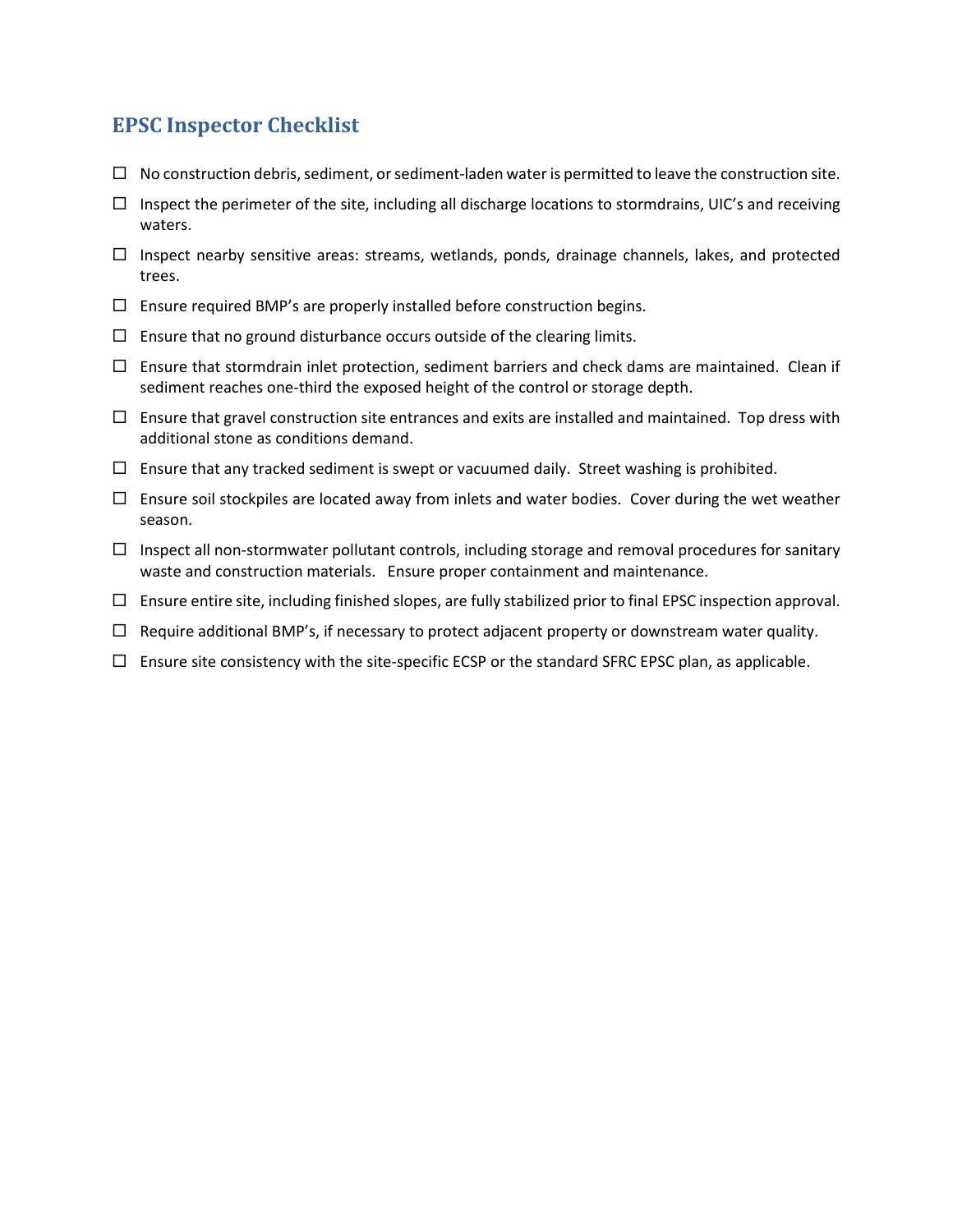<span id="page-12-0"></span>**Appendix 2: Standard SFRC EPSC Plan**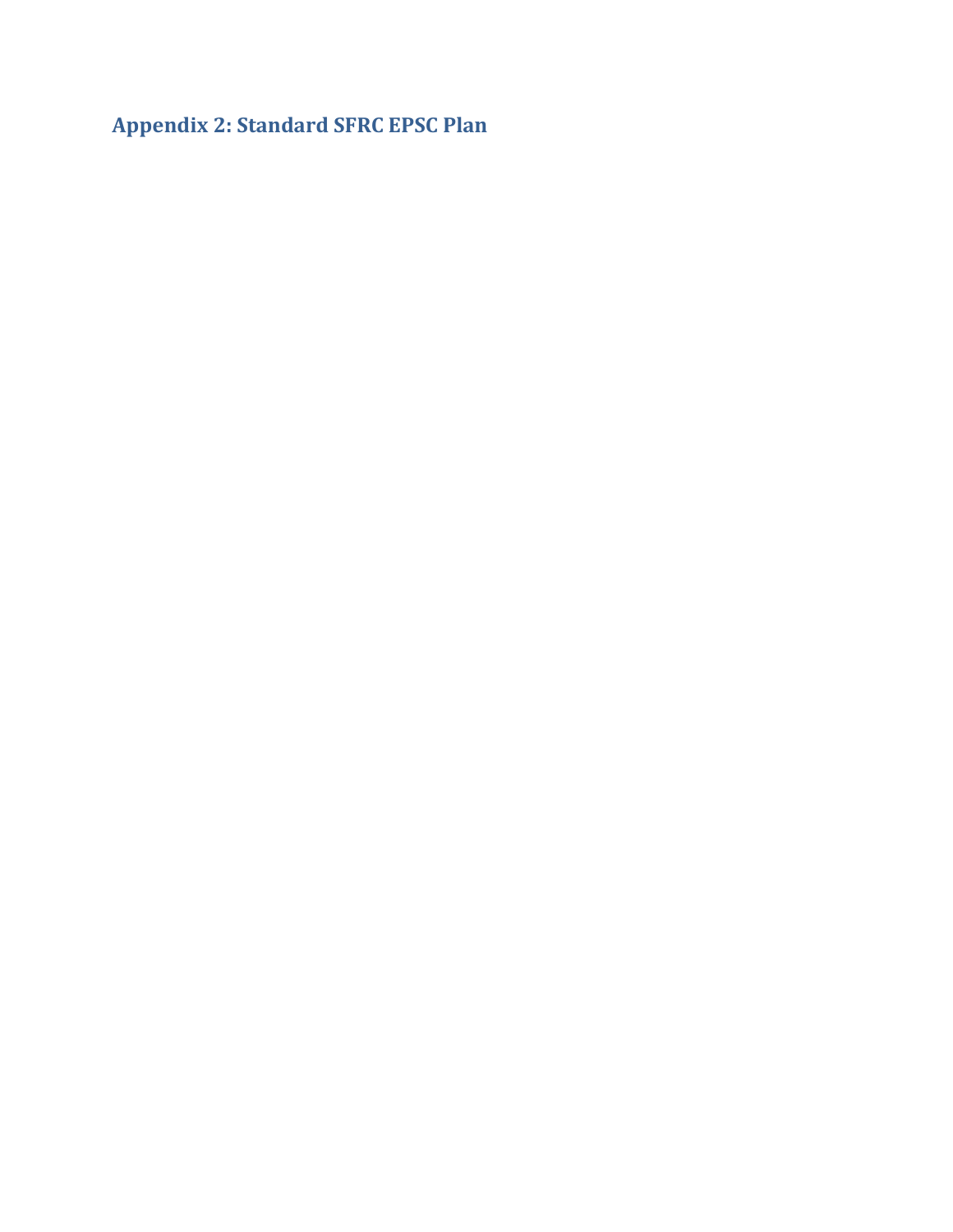# **Single-family/Duplex Residential EPSC Plan – City of Gresham**

The following commitments constitute my Erosion Prevention and Sediment Control (EPSC) Plan as required under the City's EPSC Manual. In developing this plan, I certify that I have evaluated site contours and drainage patterns, identified potential erosion and sediment problems, evaluated EPSC measures, and will implement EPSC measures prior to performing any earthwork or site grading. I will follow this plan and make ongoing revisions as needed to ensure sediment stays onsite and other construction-related pollutants and debris are kept out of stormwater and other waters.

I further certify that all EPSC measures will be installed in accordance with City requirements including the City's *Public Works Standards and EPSC Manual*. I understand that the City will inspect my site for implementation of this EPSC Plan before and during construction, and that a stop-work order may be issued if I fail to properly implement EPSC measures.

1. I understand I am responsible, as the permit holder, to keep sediment onsite.

2. I will provide a linear barrier (such as a sediment fence) and perimeter control where needed to keep sediment onsite.

3. I will ensure that construction debris, paint, concrete, and other pollutants are kept out of stormwater, streams, storm drains, and any stormwater treatment systems such as street raingardens.

4. I will provide storm drain inlet protection.

5. I will provide construction entrance/exit tracking controls.

6. I will provide concrete management.

7. I will provide slope breaks for steep slopes.

8. I will provide stockpile management for both soil stockpiles and non-soil stockpiles.

9. I will provide temporary ground cover (such as straw mulch) during October 1 – May 31, or until wet weather subsides, and permanent seeding and planting.

10. I will provide daily inspection and maintenance when work is ongoing, as needed during wet weather, and even if work is not ongoing to ensure this plan is met.

11. I will remove temporary erosion controls once construction is completed and the site is stabilized.

12. I understand the City may require modifications or additional EPSC measures to be installed onsite.

**Name: Phone Number:** 

**Full Construction Property Address:** 

**Person Responsible for Implementing and Inspecting EPSC Measures:**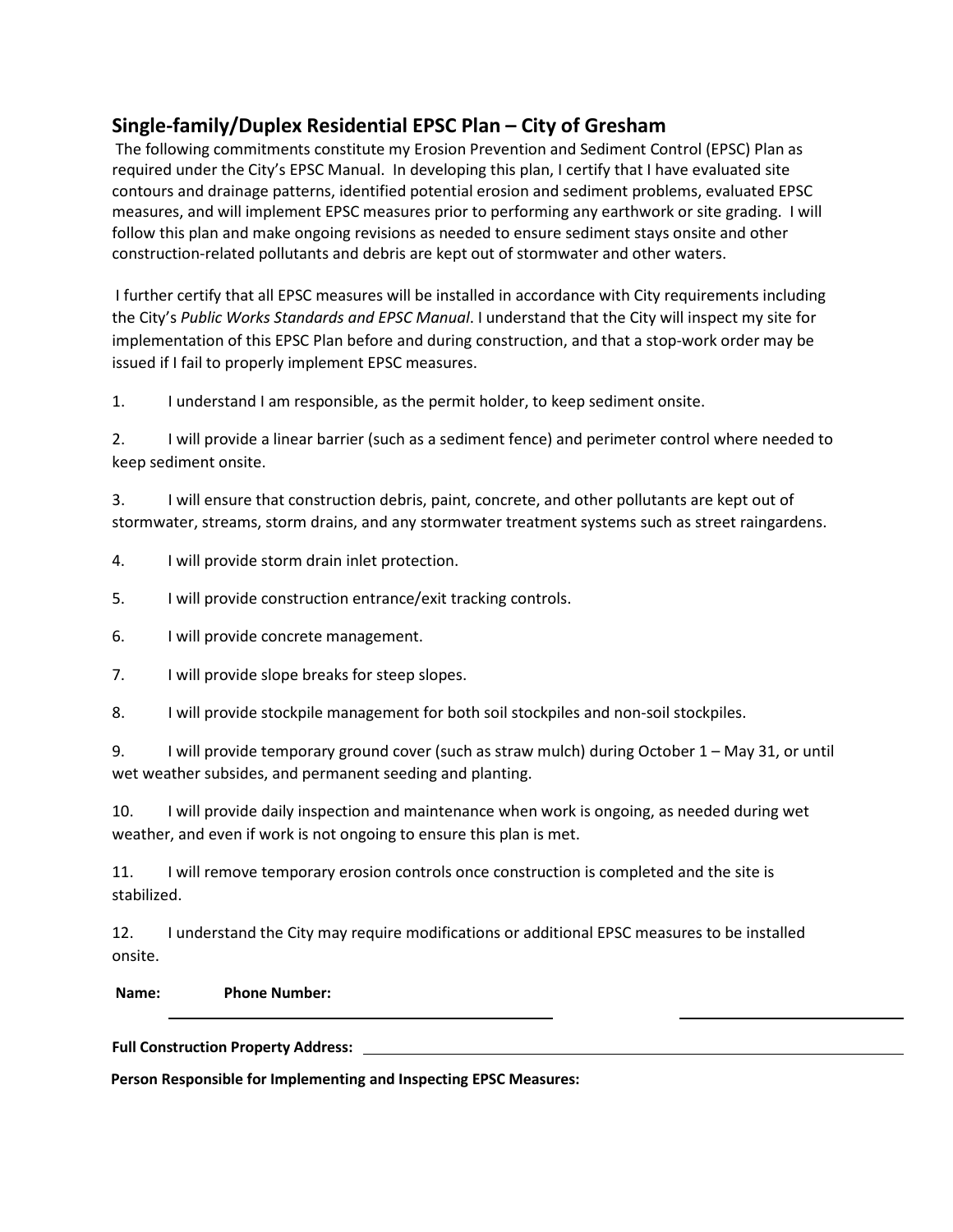<span id="page-14-0"></span>**Appendix 3: Pollution Prevention Notice**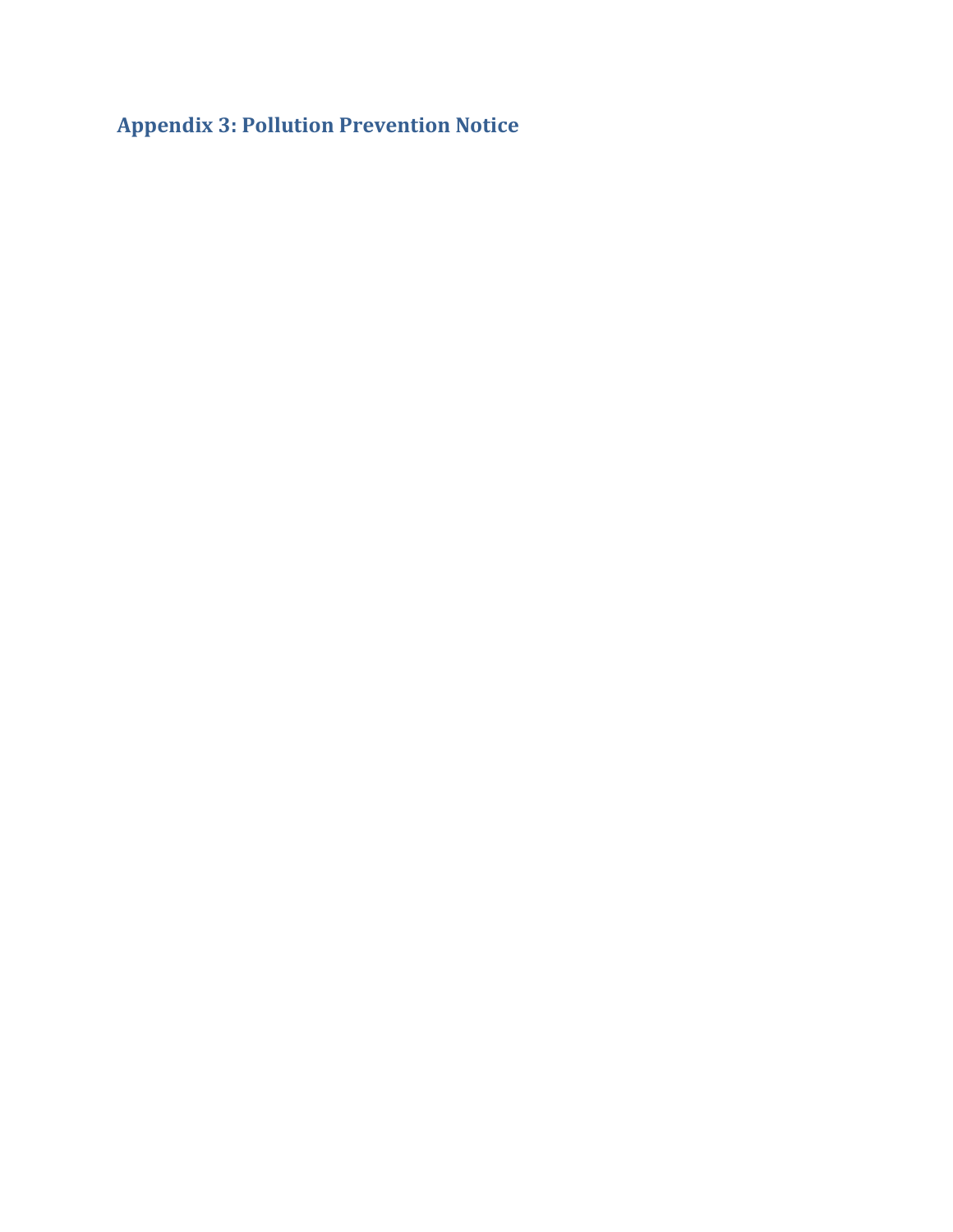# **Erosion Control and Pollution Prevention Notice**

# *Sediment must be kept onsite at all times during grading and construction*

• Best Management Practices including perimeter control, storm drain inlet protection, construction entrance/exit controls and pollution prevention measures must be in place *before* any grading occurs



- *Wet weather measures*, including ground cover, slope stabilization, and stockpile protection, must be in place Oct.  $1<sup>st</sup> - May 31<sup>st</sup>$ 
	- The City may perform unscheduled inspections at any time
- Inspections can be scheduled by calling:

# **The Permit Center: 503-618-2845**

- Violations of erosion control and pollution prevention requirements may be subject to *penalty* whether or not a building permit has been issued
- Penalties for violations may include one or more:
	- o *Stop Work Order*
	- o *Fines up to \$1,000 per violation per day*
	- o *Abatement (costs charged to property owner)*
- Requirements are detailed online in the City's EPSC Manual

[www.greshamoregon.gov](http://www.greshamoregon.gov/)

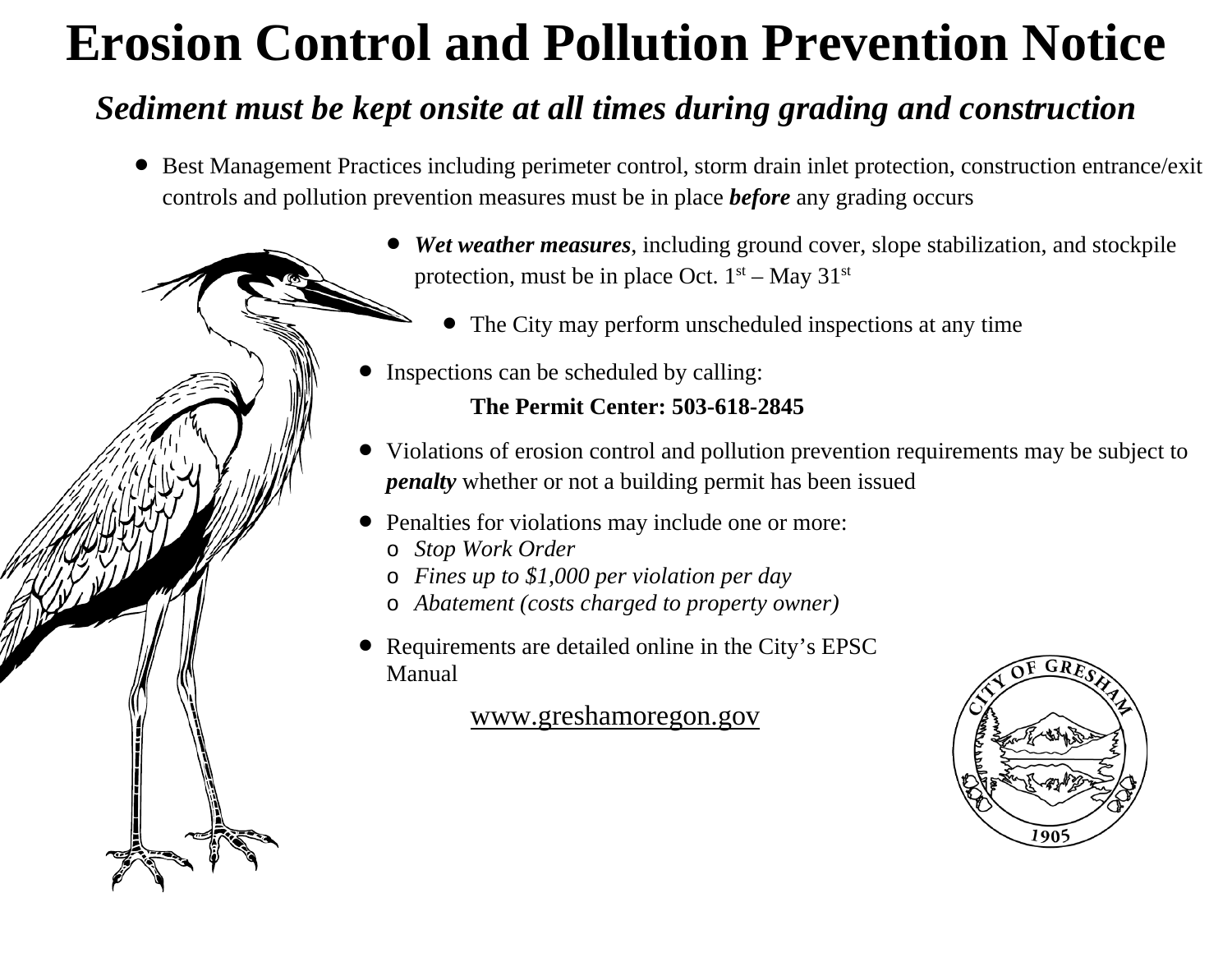**Appendix 4: Notice of Civil Penalty**